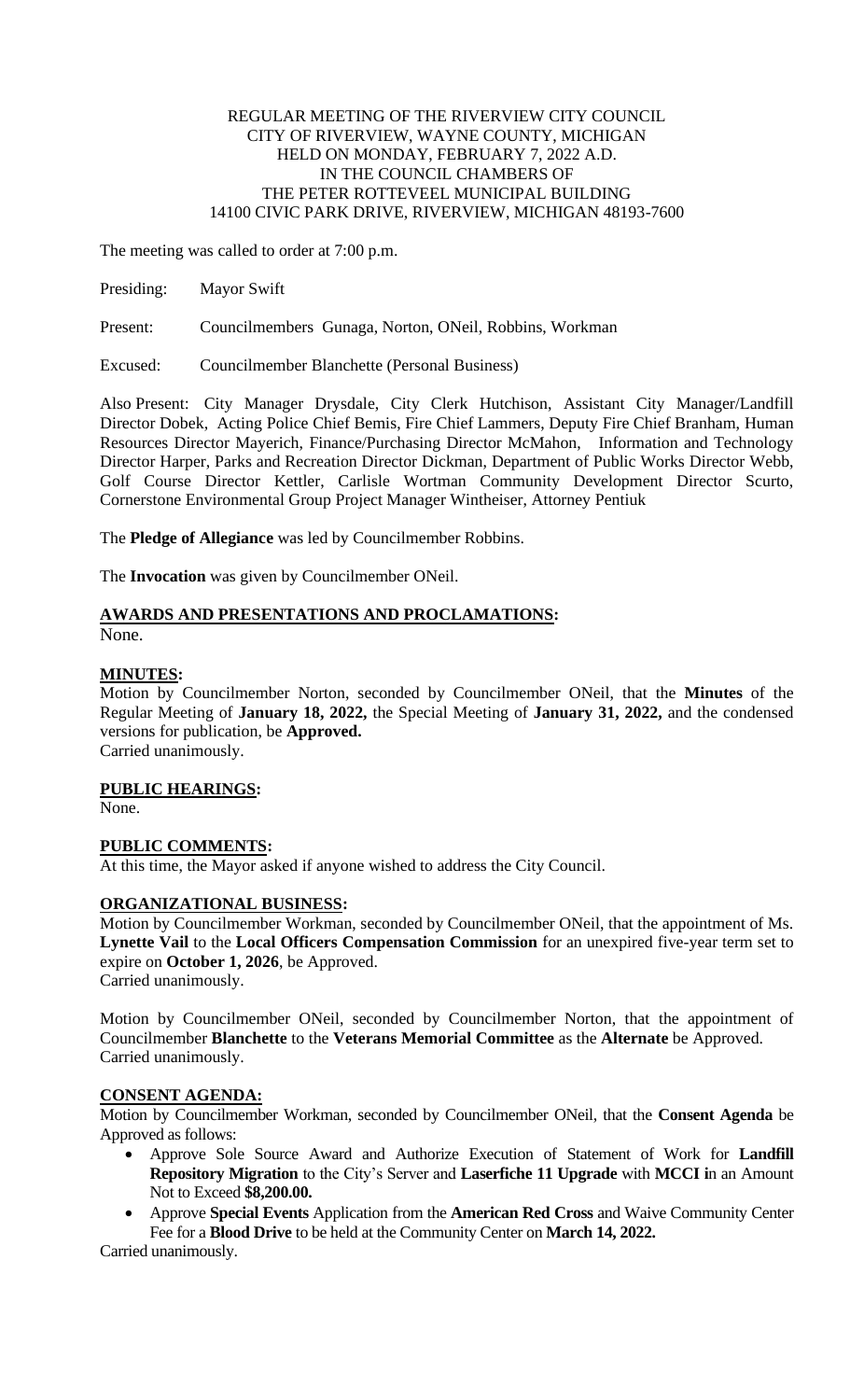#### **RESOLUTIONS:**

Motion by Councilmember Workman, seconded by Councilmember Gunaga, that Resolution No. 22-07, **Rescind Resolution No. 21-17**, to Place an **Advisory Question** on the Next Available Election Ballot in regards to the Operational Capacity within the Riverview **Land Preserve**, be Adopted.

### CITY OF RIVERVIEW RESOLUTION NO. 22-07

## A RESOLUTION TO RESCIND RESOLUTION NO. 21-17 TO PLACE AN ADVISORY QUESTION ON THE NEXT AVAILABLE ELECTION BALLOT REGARDING THE OPERATIONAL CAPACITY WITHIN THE EXISTING RIVERVIEW LAND PRESERVE

- WHEREAS, at a special city council meeting on August 11, 2021, a resolution was adopted to place an advisory question on the next available election ballot in regards to additional operational capacity at the Riverview Land Preserve. The next available election ballot will occur in May of 2022.
- WHEREAS, due to the timing of the election, administrative staff has proposed contracting with a firm to perform a professional survey in lieu of the election process; and
- WHEREAS, Wayne County requires that the request for a ballot proposal be formally rescinded by the local governing body. Staff is currently working on proposals from interested firms;
- NOW, THEREFORE, BE IT RESOLVED that the City Council for the City of Riverview hereby rescinds its request for placement of the advisory question on any future ballot, and directs the City Clerk to furnish a certified copy of this Resolution to the County Clerk.
- AYES: Mayor Swift, Councilmembers Gunaga, Norton, ONeil, Robbins, Workman

NAYS: None.

EXCUSED: Councilmember Blanchette

ADOPTED, APPROVED AND PASSED by the City Council of Riverview at a special meeting on the 7th day of February, 2022.

ATTEST:

#### Andrew M. Swift, Mayor

\_\_\_\_\_\_\_\_\_\_\_\_\_\_\_\_\_\_\_\_\_\_\_\_\_\_\_\_\_\_\_\_\_\_\_

\_\_\_\_\_\_\_\_\_\_\_\_\_\_\_\_\_\_\_\_\_\_\_\_\_\_\_\_\_\_\_\_\_\_

I, Cynthia M. Hutchison, Clerk for the City of Riverview, Wayne County, Michigan, do hereby certify that the foregoing is a true copy of a resolution adopted by the Riverview City Council on February 7, 2022.

> Cynthia M. Hutchison, CMC City Clerk

#### **ADMINISTRATION:**

Motion by Councilmember Gunaga, seconded by Councilmember Workman, that Authorization for the Execution of Agreement with Independent Contractor **Grow Your Game Golf Center**, Inc., for **Professional Services** of providing **Golf Lessons**, **Custom Club Fitting** and **Golf Bag Sales**, be Approved.

Carried unanimously.

Motion by Councilmember Workman, seconded by Councilmember Gunaga, that Authorization for the **Sale** of **City-owned Property** Parcel Number 51 010 05 0047 000 at **11544 Garfield** Avenue to Mr. **Brian Flaishans** in the Amount of **\$8,500.00**, plus **\$1,000.00** for **Closing Escrow,** be Approved. Carried unanimously.

Motion by Councilmember Robbins, seconded by Councilmember Workman, that the **Termination** of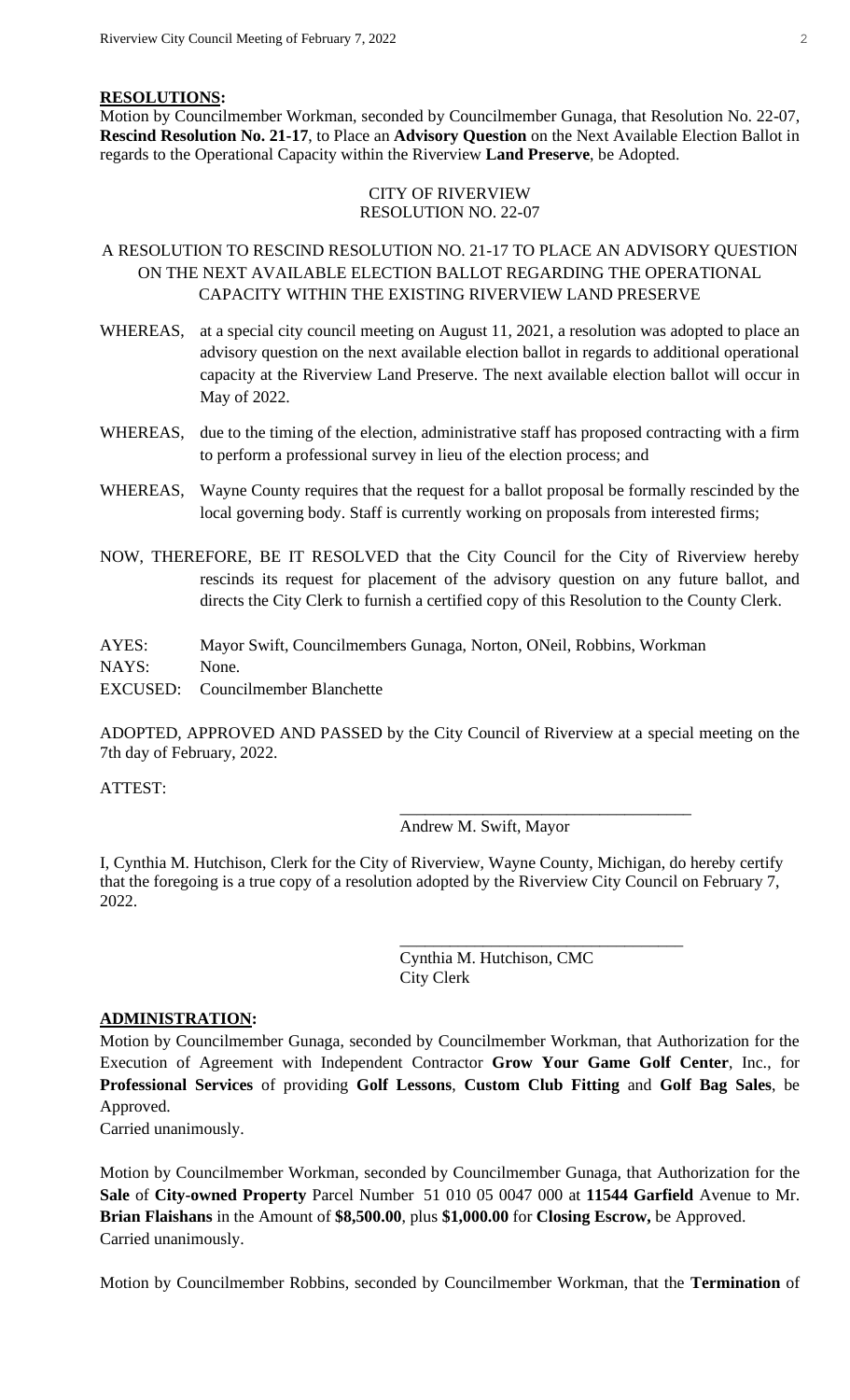the **Riverview Commons Brownfield Plan** per Public Act 381 of 1996, Section 14(9)(b), be Approved. Carried unanimously.

Motion by Councilmember Norton, seconded by Councilmember ONeil, that Confirmation of the **Appointment** of **Rodney Branham** to the Position of **Deputy Fire Chief** be Approved. Carried unanimously.

#### **ORDINANCES:**

Motion by Councilmember Workman, seconded by Council Robbins, that Authorization for the Clerk to give the **Second** Reading, by title only, of Proposed Ordinance No. 727, to Amend the Code of Ordinances of the City of Riverview, Section 66-3 to Ratify and Approve **Traffic Control Order No. 429.**

### CITY OF RIVERVIEW PROPOSED ORDINANCE NO. 727 AN ORDINANCE TO AMEND THE CODE OF ORDINANCES OF THE CITY OF RIVERVIEW TO AMEND SECTION 66-3 TO RATIFY AND APPROVE TRAFFIC CONTROL ORDER NUMBER 429

#### THE CITY OF RIVERVIEW ORDAINS:

ARTICLE I. Section 66-3 is hereby amended to include Traffic Control Order Number 429, to hereafter read as follows:

Section 66-3. - Traffic control orders. All traffic-control devices and signs over which the City of Riverview retains jurisdiction, as listed in Traffic-Control Order Number 429, as filed with the city clerk are hereby adopted, approved and codified in conformance with Section 2.53 of the Uniform Traffic Code. This codification is made pursuant to MCL 117.5b, MSA 5.2084(2).

ARTICLE II. Penalty: A person violating this ordinance shall be punished in accordance with Section 1- 8 of the Code of Ordinances of the City of Riverview, unless a different penalty is expressly provided in this ordinance.

ARTICLE III. Severability: Should any word, sentence, phrase or any portion of this Ordinance be held in a manner invalid by any Court of competent jurisdiction or by any agency having authority to do so for any reason whatsoever, such holding shall be construed and limited to such word, sentence, phrase or any portion of the Ordinance held to be invalid and shall not be construed as affecting the validity of any remaining words, sentence, phrases or portions of the Ordinance.

ARTICLE IV. Conflicting Ordinances: All prior existing ordinances adopted by the City of Riverview inconsistent or in conflict with the provisions of this Ordinance are, to the extent of such conflict or inconsistency, hereby expressly repealed.

ARTICLE V. Codification; Scrivener's Errors:

(a) Article I of this Ordinance shall be codified, and all other sections shall not be codified.

(b) The sections, divisions and provisions of this Ordinance may be renumbered or re-lettered as deemed appropriate by the Code codifier.

(c) Typographical errors and other matters of a similar nature that do not affect the intent of this Ordinance, as determined by the City Clerk and City Attorney, may be corrected with the endorsement of the City Manager, or designee, without the need for a public hearing.

ARTICLE VI. Reading and Publication: This Ordinance shall be given a first reading on January 3, 2022, shall be given a second reading on February 7, 2022, shall be adopted on February 2, 2022, and